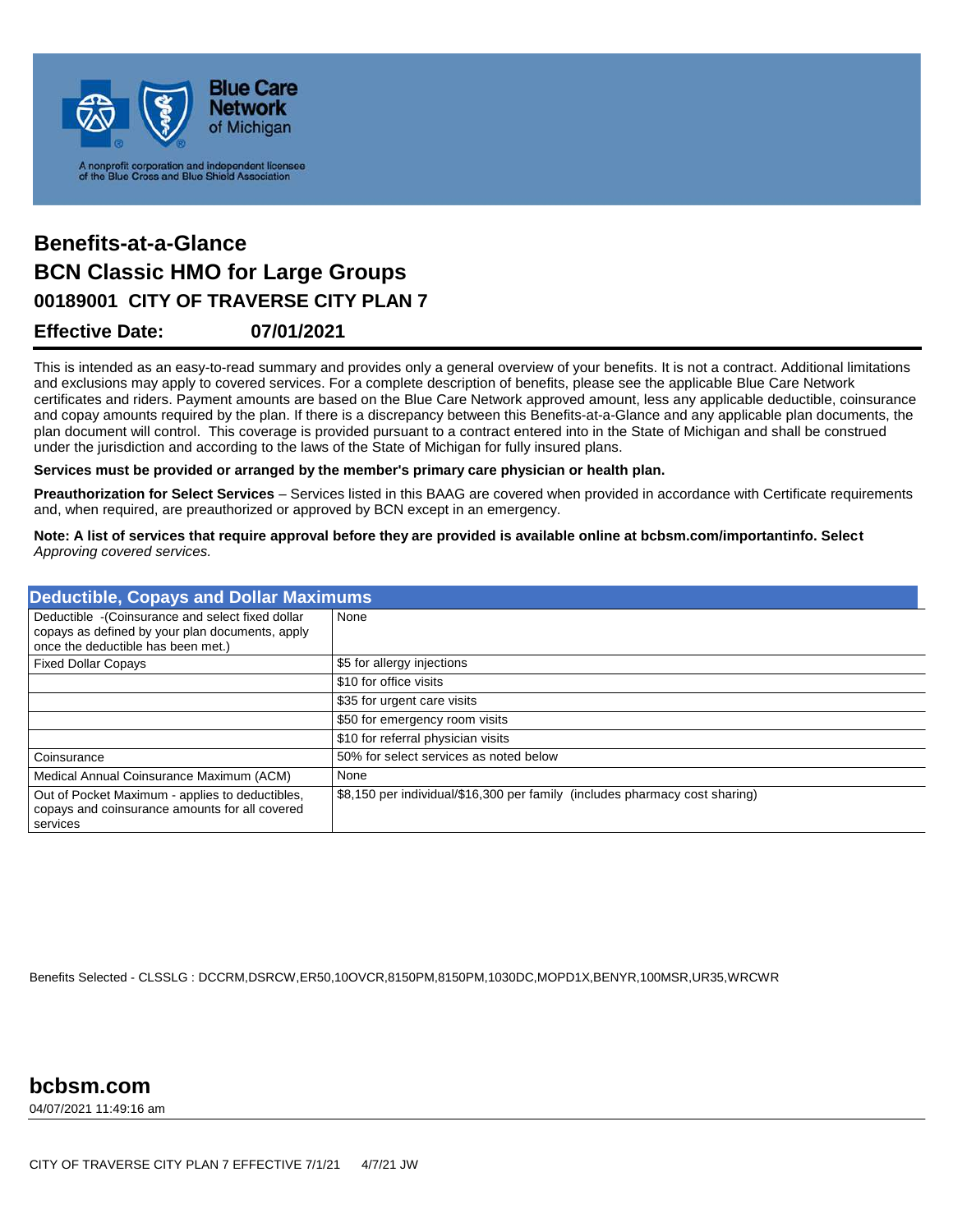| <b>Preventive Services</b>                |      |
|-------------------------------------------|------|
| <b>Health Maintenance Exam</b>            | 100% |
| Annual Gynecological Exam                 | 100% |
| Pap Smear Screening                       | 100% |
| Well-Baby and Child Care                  | 100% |
| Immunizations                             | 100% |
| Prostate Specific Antigen (PSA) Screening | 100% |
| Routine Colonoscopy                       | 100% |
| Mammography Screening                     | 100% |
| <b>Voluntary Female Sterilization</b>     | 100% |
| Breast Pumps (DME guidelines apply.)      | 100% |
| Maternity Pre-Natal care                  | 100% |

| <b>Physician Office Services</b>                                                                                                                                              |                          |
|-------------------------------------------------------------------------------------------------------------------------------------------------------------------------------|--------------------------|
| PCP Office Visits - Note: Applicable cost sharing<br>applies when other services are received in the<br>office.                                                               | $$10$ copay              |
| Medical Online Visits                                                                                                                                                         | \$10 Copay               |
| Consulting Specialist Care - When referred for other<br>than preventive services. Note: Applicable cost<br>sharing applies when other services are received in<br>the office. | $\frac{1}{2}$ \$10 copay |

| <b>Emergency Medical Care</b>                         |            |
|-------------------------------------------------------|------------|
| Hospital Emergency Room - Copay waived if<br>admitted | \$50 Copay |
| Urgent Care Center                                    | \$35 Copay |
| <b>Retail Health Clinic</b>                           | \$35 Copay |
| Ambulance Services                                    | 100%       |

| <b>Diagnostic Services</b>                                |        |
|-----------------------------------------------------------|--------|
| Laboratory and Pathology Services                         | 100%   |
| Diagnostic Tests and X-rays                               | 100%   |
| High Technology Radiology Imaging (MRI, MRA,<br>CAT, PET) | ່ 100% |
| <b>Radiation Therapy</b>                                  | 100%   |

| <b>Maternity Services Provided by a Physician</b>                                                                                       |                                                                          |
|-----------------------------------------------------------------------------------------------------------------------------------------|--------------------------------------------------------------------------|
| Post-Natal and Non-routine Pre-Natal Care (See<br>Preventive Services section for routine Pre-Natal<br>Care)                            | $$10$ copay                                                              |
| Delivery and Nursery Care                                                                                                               | 100% For professional services. (See Hospital Care for facility charges) |
| <b>Hospital Care</b>                                                                                                                    |                                                                          |
| General Nursing Care, Hospital Services and<br><b>Supplies</b>                                                                          | 100%                                                                     |
| Outpatient Surgery - includes all related surgical<br>services and anesthesia - see member certificate for<br>specific surgical copays. | 100%                                                                     |

Benefits Selected - CLSSLG : DCCRM,DSRCW,ER50,10OVCR,8150PM,8150PM,1030DC,MOPD1X,BENYR,100MSR,UR35,WRCWR

## **bcbsm.com**

04/07/2021 11:49:16 am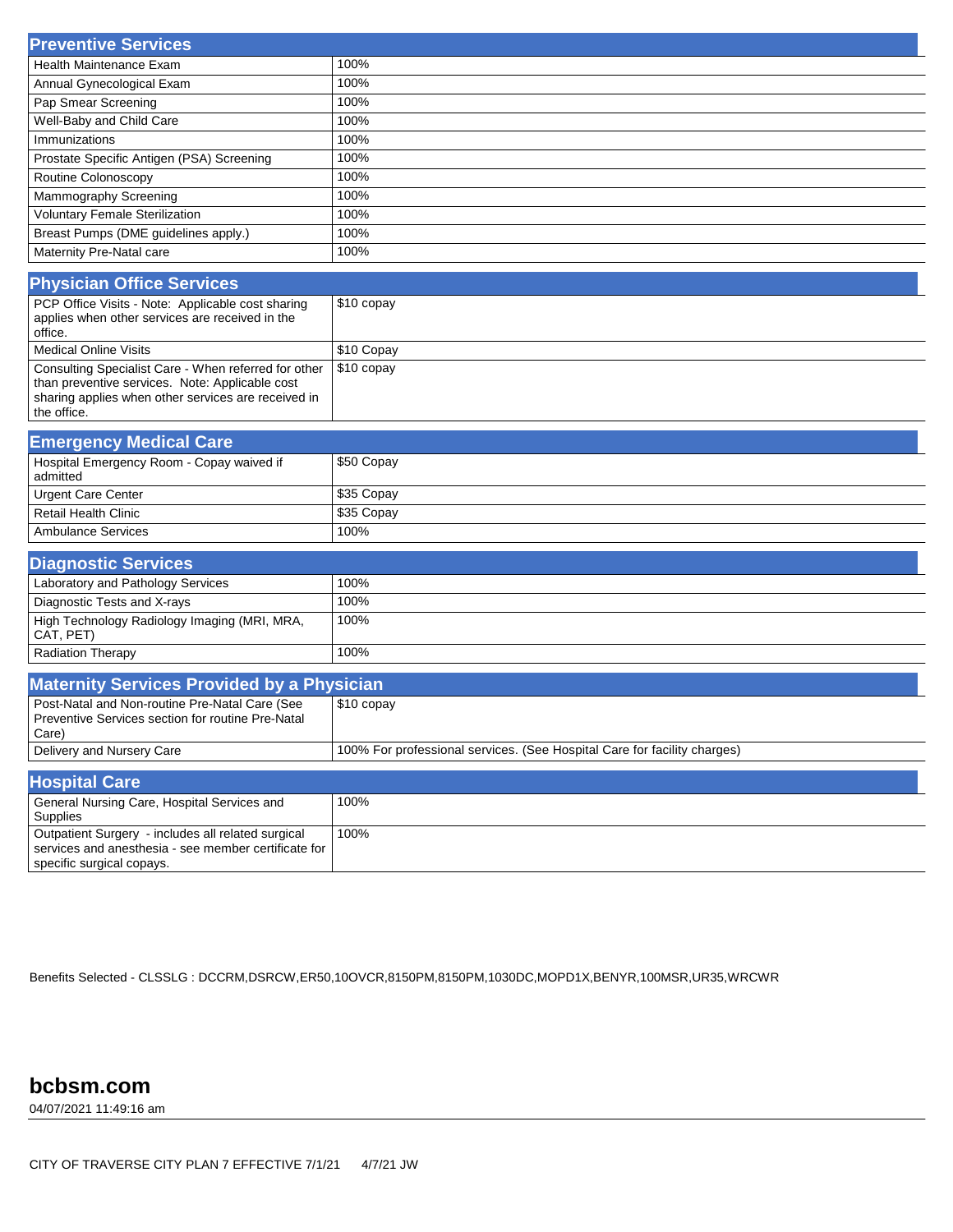| <b>Alternatives to Hospital Care</b> |                                           |
|--------------------------------------|-------------------------------------------|
| <sup>1</sup> Skilled Nursing Care    | 100%                                      |
|                                      | Up to 45 days per member per benefit year |
| Hospice Care                         | 100%                                      |
| Home Health Care                     | \$10 copay                                |

| <b>Surgical Services</b>                                                                             |             |
|------------------------------------------------------------------------------------------------------|-------------|
| Surgery - includes all related surgical services and<br>anesthesia                                   | 100%        |
| Voluntary Male Sterilization - See Preventive<br>Services section for voluntary female sterilization | 100%        |
| Elective Abortion (One procedure per two year<br>period of membership)                               | Not Covered |
| Human Organ Transplants                                                                              | 100%        |
| <b>Reduction Mammoplasty</b>                                                                         | 50%         |
| Male Mastectomy                                                                                      | 50%         |
| Temporomandibular Joint Syndrome                                                                     | 50%         |
| <b>Orthognathic Surgery</b>                                                                          | 50%         |
| Weight Reduction Procedures (Limited to one<br>procedure per lifetime)                               | 100%        |

| Behavioral Health Services (Mental Health and Substance Use Disorder Treatment)                                                                                                     |             |  |
|-------------------------------------------------------------------------------------------------------------------------------------------------------------------------------------|-------------|--|
| Inpatient Mental Health Care                                                                                                                                                        | 100%        |  |
| <b>Residential Substance Use Disorder</b>                                                                                                                                           | 100%        |  |
| Outpatient Mental Health Care includes online visits<br>Note: For diagnostic and therapeutic services, see<br>the Diagnostic Services section above for applicable<br>cost sharing. | $$10$ copay |  |
| <b>Outpatient Substance Use Disorder</b>                                                                                                                                            | $$10$ copay |  |

| <b>Autism Spectrum Disorders, Diagnoses and Treatment,</b>                                                                                                                                        |                                                                                 |  |
|---------------------------------------------------------------------------------------------------------------------------------------------------------------------------------------------------|---------------------------------------------------------------------------------|--|
| Applied behavioral analyses (ABA) treatment                                                                                                                                                       | $$10$ copay                                                                     |  |
| Outpatient physical therapy, speech therapy and<br>occupational therapy for autism spectrum disorder<br>through age 18. Unlimited visits for PT/OT/ST with<br>autism spectrum disorder diagnosis. | $$10$ copay                                                                     |  |
| Other covered services, including mental health<br>services, for Autism Spectrum Disorder                                                                                                         | See your outpatient mental health, medical office visit and preventive benefit. |  |

| <b>Other Services</b>                                   |                                                                                        |
|---------------------------------------------------------|----------------------------------------------------------------------------------------|
| Allergy Testing and Therapy                             | 50%                                                                                    |
| Allergy Injections                                      | $$5$ copay                                                                             |
| Chiropractic Spinal Manipulation - when referred        | \$10 copay                                                                             |
|                                                         | (up to 30 visits per benefit year)                                                     |
| Outpatient Physical, Speech and Occupational<br>Therapy | \$10 copay                                                                             |
|                                                         | 60 visits per benefit year for any combination of outpatient rehabilitation therapies. |
| Infertility Counseling and Treatment                    | 50% (Excludes In-vitro fertilization)                                                  |
| Durable Medical Equipment (DME)                         | 50%                                                                                    |
| Prosthetic and Orthotic Appliances (P&O)                | 50%                                                                                    |
| Diabetic Supplies                                       | 100%                                                                                   |
| Hearing Aid                                             | Not Covered                                                                            |

Benefits Selected - CLSSLG : DCCRM,DSRCW,ER50,10OVCR,8150PM,8150PM,1030DC,MOPD1X,BENYR,100MSR,UR35,WRCWR

## **bcbsm.com**

04/07/2021 11:49:17 am